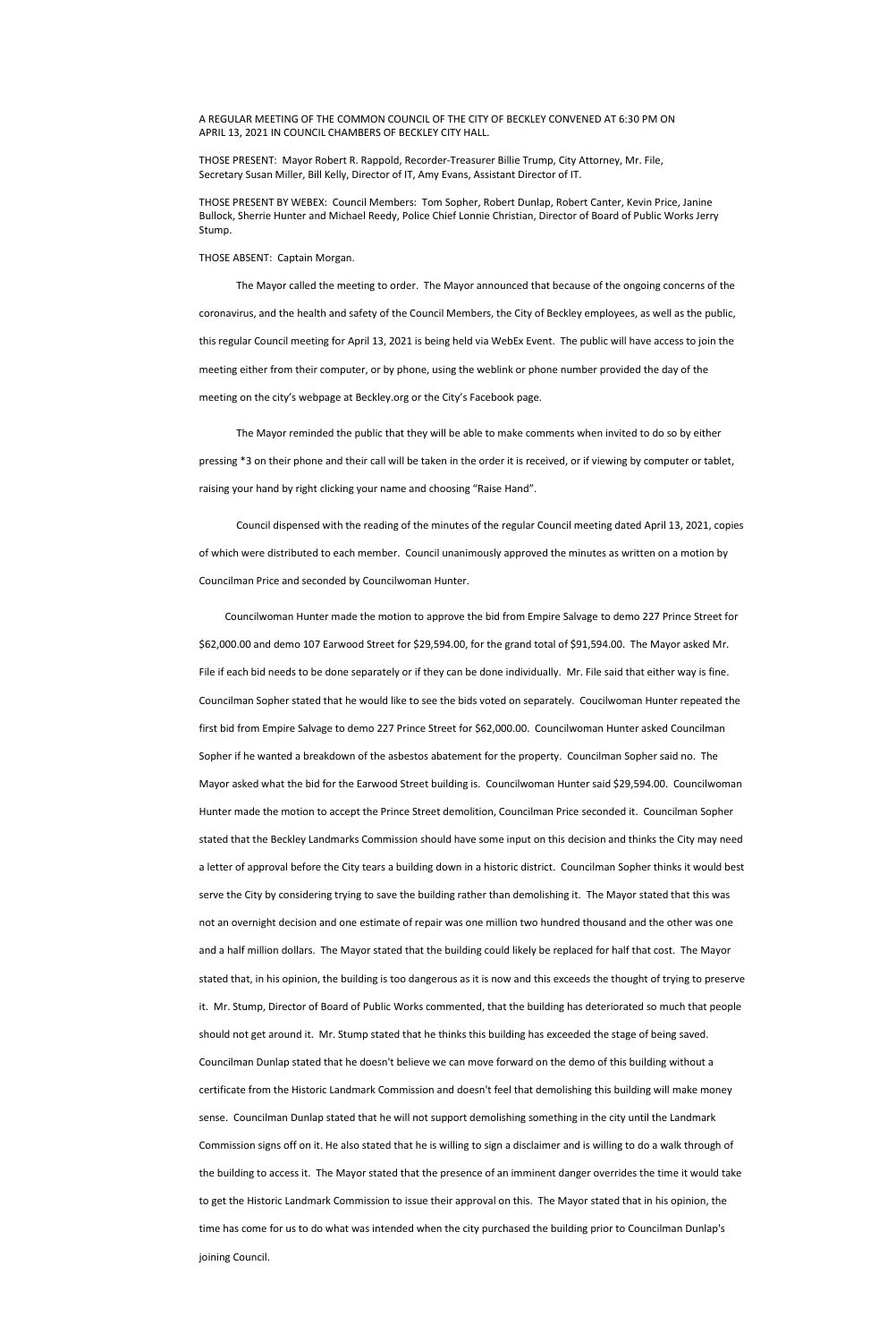Councilman Reedy stated that he agrees with Councilman Sopher and Councilman Dunlap on this issue. He asked if there is a possibility of putting the building up for auction with the buyer being required to get the building up to specs within six months to a year, or the buyer having to pay to have it demolished. The Mayor stated that this is not his decision. Councilwoman Hunter commented that she agrees that the danger that the building presents as it is, is not worth the risk. Safety is her concern and she doesn't want to see a repeat of what happened on Main Street with the collapse of those buildings to happen here as well. She doesn't think that waiting on this project would be beneficial in the concern for safety. Councilman Price stated that the original thought process was to put a parking lot up there which would accommodate visitors of Prince Street with parking. Councilman Price stated that he thinks that demolishing this building is a win/win. Councilwoman Bullock asked if this subject could be tabled. Councilman Canter agreed with Councilwoman Bullock that this should be tabled. Coucilwoman Bullock made the motion to table this and Councilman Canter seconded it. This was voted on by Council and unanimously approved to table it. The Mayor asked Coucilwoman Hunter to proceed with presenting the bid to demolish the building on Earwood Street. She stated that the Empire Salvage bid is for \$29,594.00. Councilwoman Hunter made the motion to hire Empire Salvage to demolish the building on Earwood Street. The motion was seconded by Councilman Sopher, unanimously voted on and approved by Council. The bids are hereby incorporated into these minutes.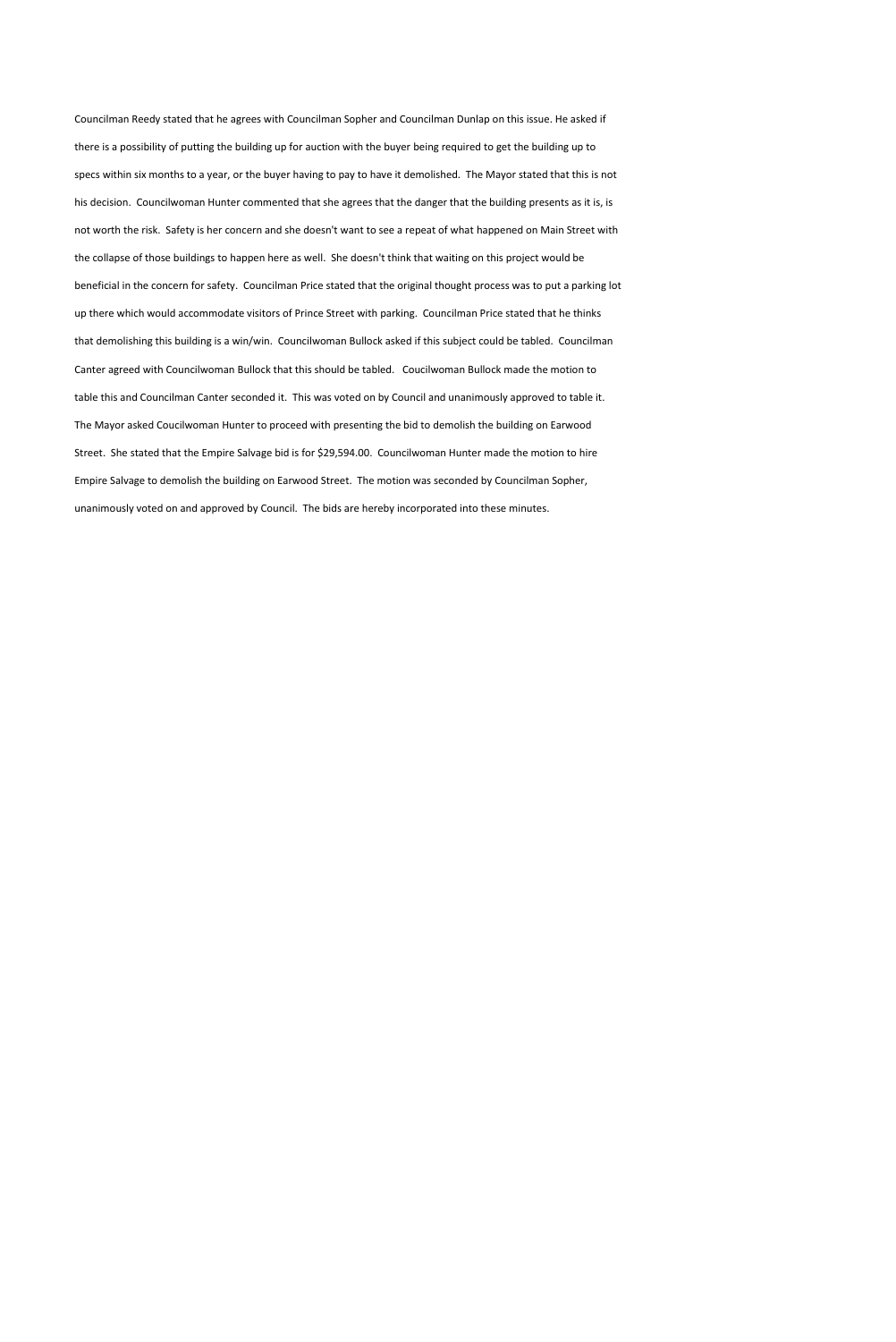Next, Mr. Stump explained what the bids for paving involved. The area on Appalachian Drive (out by Lewis Nissan) is for an area of 1410' by 33'. The Franklin Avenue bid is for 1,735' by 18'. The Woodlawn Avenue work needing done is from the first part of Woodlawn (the dead end) to Springdale and it is for 315' by 21' & 790' by 31'. By spreading out the work on Woodlawn with some being done this year and the remainder being done next year, the City believes it will save money. The following bids were received for the paving of Appalachian Drive, paving areas of Franklin Avenue and paving a portion of Woodlawn Avenue. The bids were opened during the Council Meeting by the Mayor. First, a bid for \$198,500.00 from AAA Paving and Sealing. Second, a bid from Asphalt Contractors Site Work, Inc for \$187,922.22. The last bid was from Southern WV Paving, Inc. for \$164,125.00. These bids will be given to the two Council members at Large, Mr. Stump and Mr. Trump for review and possible award at a future meeting.

 Next, the resolution for the possible demolition of 101 Jamison Street was presented. The Mayor explained that Frank Williams and Bishop Simms asked if the City could be of any assistance in demolishing this structure. The Mayor explained that the City has a fund at the Beckley Area Foundation from which the City receives interest each year. This fund is for public improvement and economic development. The Mayor feels that this not only aids the Heart of God Ministries but it also aids the City. Mr. File read the resolution in its entirety. A motion was made by Councilwoman Bullock and seconded by Councilwoman Hunter. This resolution was voted on and unanimously approved by Council and is incorporated into these minutes.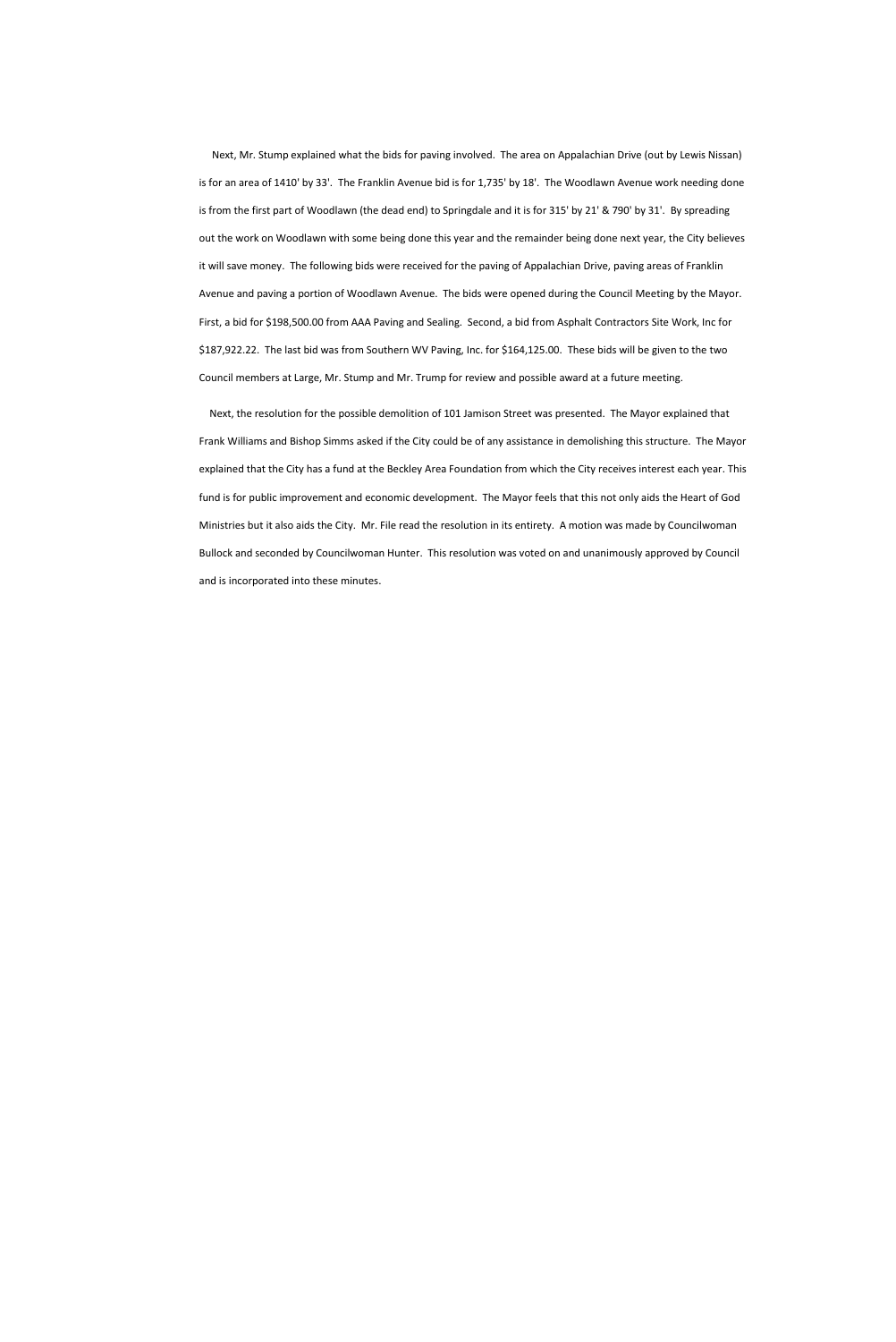Next, the Mayor asked Mr. File to present a Resolution approving HUD purchasing policies and procedures which Council had not been required to approve in the past. Mr. File summarized a resolution titled A RESOLUTION OF THE COMMON COUNCIL OF THE CITY OF BECKLEY CDBG POLICIES AND PROCEDURES and explained that these only apply to HUD funding. Mr. File explained that these policies are in excess of two hundred pages. If anyone wants to review them, Angela King has them in her office. A motion to adopt this resolution was made by Councilman Dunlap and seconded by Councilman Sopher and unanimously approved by Council. The resolution is hereby incorporated into these minutes.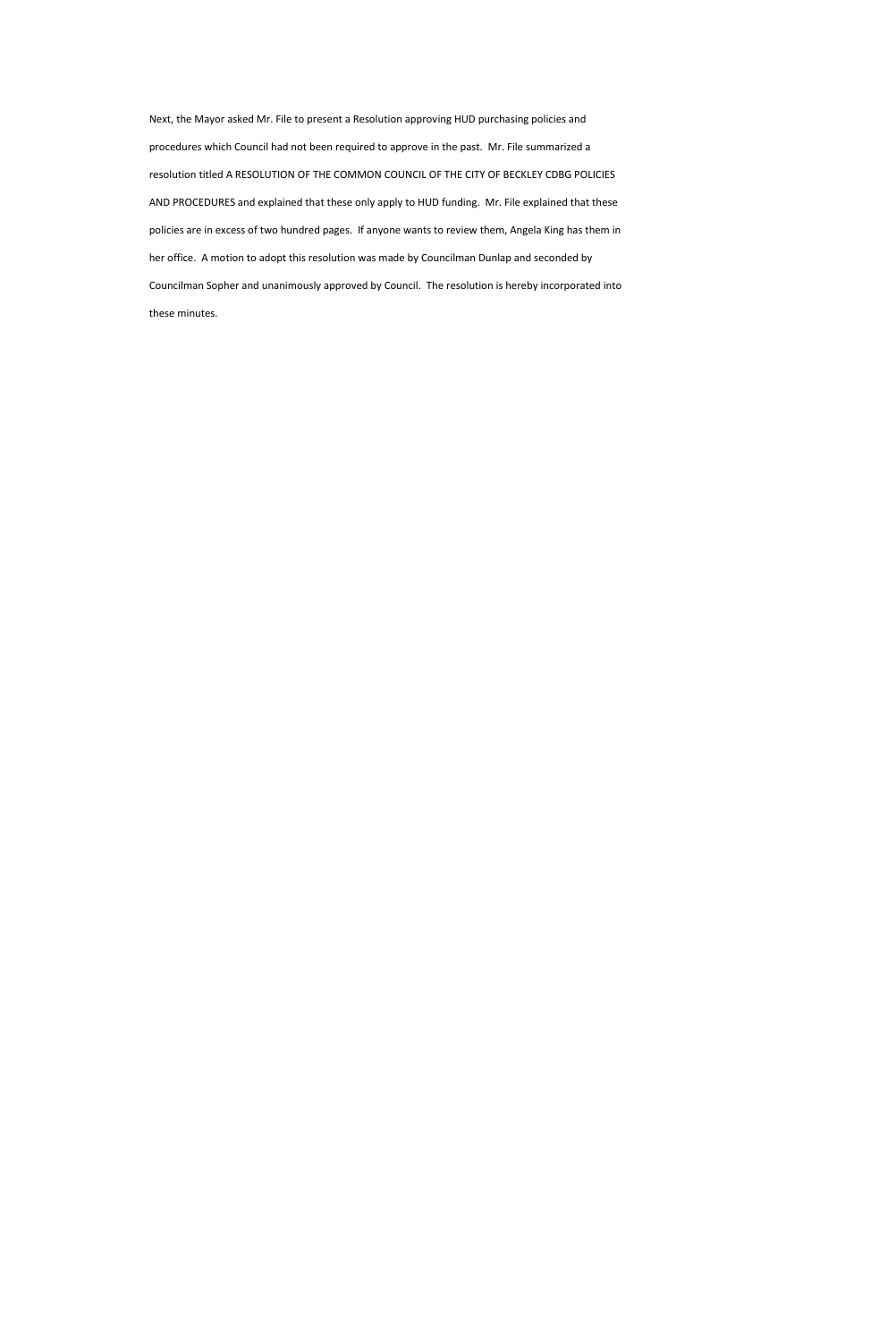Mr. File summarized the next resolution titled RESOLUTION 2020 A RESOLUTION OF THE COMMON COUNCIL OF THE CITY OF BECKLEY FY 2020 CDBG PROGRAM – SUBSTANTIAL AMENDMENT NO. 2. Mr. File explained that it deals with the 2020 action plan. Mr. File advised that Angela King provided him with a memo stating that the City has approximately \$100,000.00 set aside to pave 3-4 streets. The Board of Public Works paved 2-3 of those streets in the fall of 2020 because of the immediate need. Therefore, the annual action plan has been revised to include new streets which include Broadway Street and Sour Street for paving. A motion was made by Councilman Price and seconded by Councilman Reedy. The resolution was unanimously approved by Council and is incorporated into these minutes.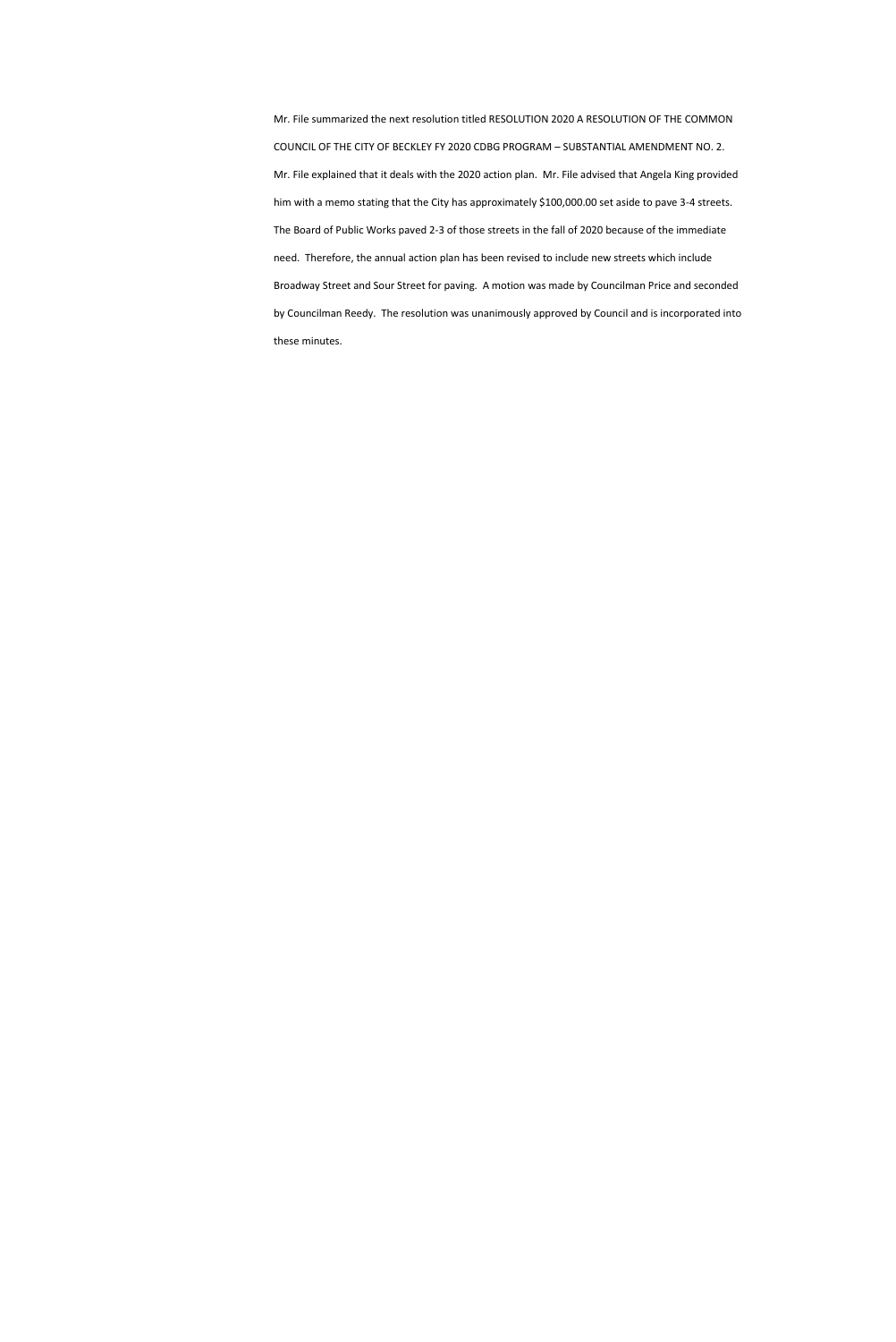Next, Mr. File presented a notice of intent to apply for a WV ABCA license by Pub-Licity Inc. dba The Axe Hole at 328 Neville Street. Mr. File clarified the business name The Axe Hole is because they throw an axe similar to the way you would have a dart board contest. This requires no action by Council. A copy of this application is incorporated into these minutes.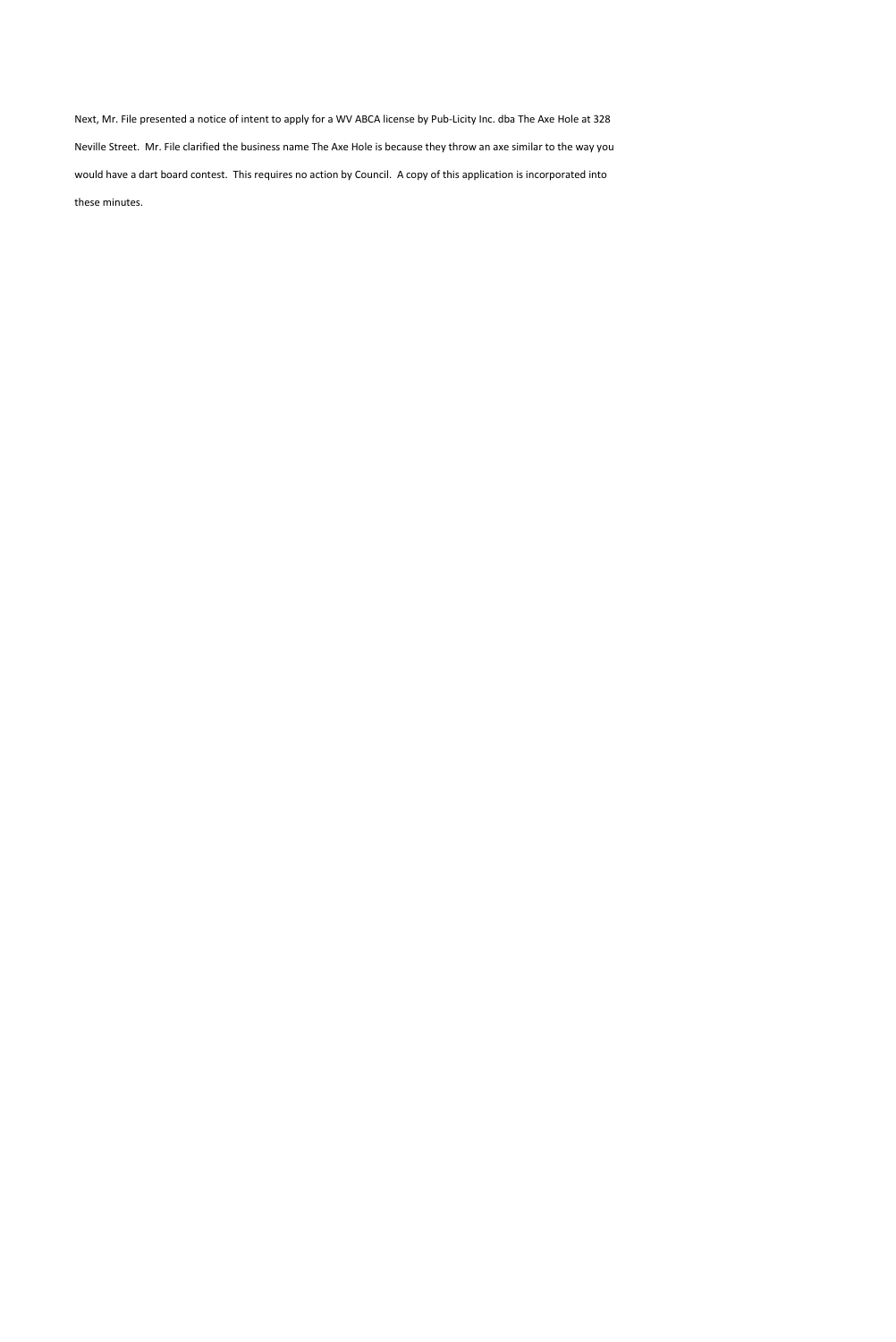OLD BUSINESS: The Mayor announced a very important meeting, Tuesday, April 20, 2021 at 8:30 a.m. for City Council to lay the levy. Mr. Trump will forward the county tax information to Council members. Council agreed to meet in the chambers for this meeting. Next, the spring clean-up begins Monday, April 19, 2021. Mr. Stump briefly commented on how the clean-up will be conducted by beginning in Ward 1 proceeding through to Ward 5. Mr. Stump stated that the two crews do not want to have to return to streets as it slows them down, but they may consider special circumstances. Mr. Stump said it may take a week to two weeks to get completed and thanked Sherrie Hunter from the Raleigh County Landfill for her willingness to accommodate them. The Mayor stated that the City has an intergovernmental agreement with the Landfill, and the Landfill works very well with the City. The Mayor also complimented Jessica Chandler on her continued efforts for systematically decreasing the balance that we owed the Solid Waste Authority which at one time was six figures and is now zero.

Next, the Mayor stated that he supports an Ordinance adopting "the Crown Act". A Council workshop is scheduled April 26, 2021 at 5:05 p.m. This will give Council an opportunity to understand what the ordinance entails. The first reading of the ordinance will be April 27, 2021 followed by the 2<sup>nd</sup> reading and public hearing May 11, 2021. The Mayor complimented the Board of Public Works and the Parks & Recreation Department for their hard work gathering 146 bags of leaves off the tennis courts at Black Knight. This allows the City to make minor repairs to the tennis courts and schedule the pickle ball season.

The Mayor discussed the Dust Bowl Wall on Second Street which has been in disrepair for a number of years after the initial attempt to repair that wall collapsed again. The City, Jerimiah Johnson with Beckley Sanitary Board and Jerry Stump with the Board of Public Works are working together to see what the City can do.

 NEW BUSINESS: Councilwoman Hunter stated that Saturday, April 17, 2021 at 10 a.m. the Piney Creek Water Shed is having a Litter Sweep at the YMCA Soccer Complex. April 19, 2021 is the Raleigh County Litter Sweep and volunteers will meet at 2:00 in the Kroger parking lot. Annual Earth Day Butt Buster for downtown Beckley is Thursday, April 22, 2021 at 2:00 p.m. The United Way of SWV is having an Earth Day 5K run on April 24, 2021 beginning at the Rahall Company Store. Councilman Dunlap asked Councilwoman Hunter to send members an email outlining those dates, locations and events. She agreed. Councilwoman Bullock stated that she enjoyed the mock drill today at the Raleigh County Airport. The Mayor thanked Recorder-Treasurer, Billie Trump for being one of the Evaluators at that drill today. Councilman Bullock asked on behalf of her constituents to consider having spring clean

up beginning with Ward 5 and working back through to Ward 1 which is simply in reverse order.

Councilman Sopher thanked Mr. Stump for considering Holiday Drive in Maxwell Hill area as a road that is being paved this year. The area from Teel Road down to Painter Rd. has outside edges that are busted up bad and he asked if Mr. Stump would evaluate that area for patch work. Councilman Sopher asked if it would be possible for the traffic pattern on Prince Street (below the former police station) to be changed for safety reasons.

The Mayor stated that this is a question for Chief Christian. Chief Christian said that they will look at it. Councilman Sopher announced the recent loss of retired Attorney, Robert Sayre. The Mayor commented that he will definitely be missed and commented on how much Mr. Sayre contributed to the City.

Councilman Price asked for an update on the traffic light situation and sidewalk repair being done uptown. The Mayor advised that the estimated date of completion is September 11, 2021. He also advised that the intersection at N. Kanawha & E. Prince Street is now a three way stop and the traffic lights there are turned off.